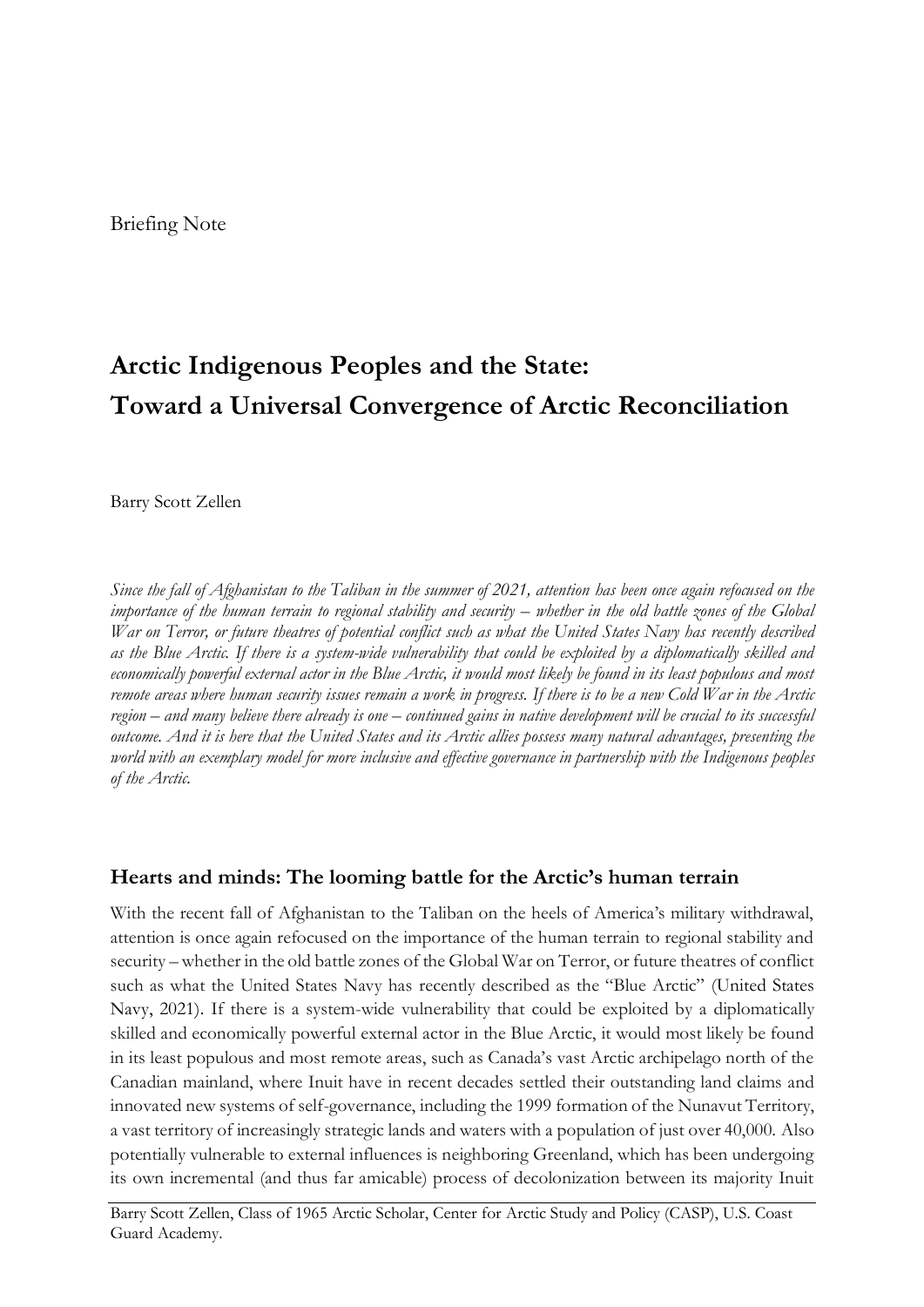populace and its colonial sovereign, Denmark – and whose population of just over 50,000 lacks the internal capacity to unilaterally defend its vast EEZ, providing an opportunity for its alliance partners to collectively contribute to regional security in the event of a Danish withdrawal in an independence scenario.

Indeed, one can detect a common human terrain vulnerability in both the archipelagic (high) Arctic and on the Arctic mainland of both North America and Eurasia, where numerous economically struggling interior and coastal villages dot the vast, underpopulated, and remote frontier regions of several of the Arctic states, forming isolated islands of humanity separated by vast distances of open space with an insularity that is as isolating as that found in the even more lightly populated offshore Arctic islands. In these vast archipelagos, real or metaphorical (in much the same way that renowned Russian literary giant, Aleksandr Solzhenitsyn, perceived Siberia in his classic book, *The Gulag Archipelago*), a struggle to win the hearts and minds of locally predominant Indigenous peoples there may emerge as the next strategically salient regionwide fault line, internally dividing each of the otherwise stable Arctic states into regions of contested human terrain in an Arctic manifestation of the same dynamics described by Thomas P.M. Barnett almost two decades ago in his theoretical work on the Pentagon's (then) "New Map," with a persistent "Functioning Core" and "Non-Integrating Gap" (Barnett, 2003; Barnett, 2004).

A similar fault line is retrospectively apparent in the outer Aleutians, where three quarters of a century ago Japan invaded and occupied the predominantly Unangan (Aleut) islands of Attu and Kiska, after bombing Amaknak Island, home to the Dutch Harbor Naval Operating Base, and U.S. Army's Fort Mears (Perras, 2003). As a an example of what was perceived as a "triangular" strategic contest between the armed forces of imperial Japan on the one hand, and the United States (in coalition with Canada) on the other, the Indigenous Unangan people were caught in the middle and perceived by combatants on both sides as peripheral to the conflict, and thus transported to distant evacuation centers in both countries where they endured much hardship and suffered great losses (Arnold, 2011; Perras, 2003). Such tragic consequences to Indigenous peoples caught between combatants were all too common in World War II, from the liberation of the Aleutians, the first island chain to be retaken from the Japanese in 1943, all the way to the very last in the Battle of Okinawa, where U.S. forces wrestled back control of contested strategic islands from the Japanese at an enormously high cost to the local Indigenous population, trapped as they were between the warring parties much the way the Unangan had been two years earlier.

Similar tales of dispossession and exile continued to take place across much of Arctic North America during the Cold War that followed the end of World War II, creating tensions between Inuit and Ottawa, Washington, and Copenhagen (Kunuk, 2009; Kunuk, 2018; Arnold, 2011; Perras, 2003). The consequences of these kinetic collisions between Arctic Indigenous peoples and modern states asserting sovereignty in the Arctic were very often tragic; as Canada's Qikiqtani Truth Commission has described: "For Inuit, the loss of home is more than the loss of a dwelling — it is a disruption of a critical relationship of people with the land and animals. It represents the loss of independence and replacement of a way of life" (Qikiqtani Truth Commission, 2013). Understanding the historical context and near universality of this internal fault line across the Arctic can help illuminate the strategic saliency of the human terrain within the Arctic states, and presents a potential vector for external manipulation and destabilization that could disrupt the internal balance of power between distant governments of the "center" and the isolated Indigenous villages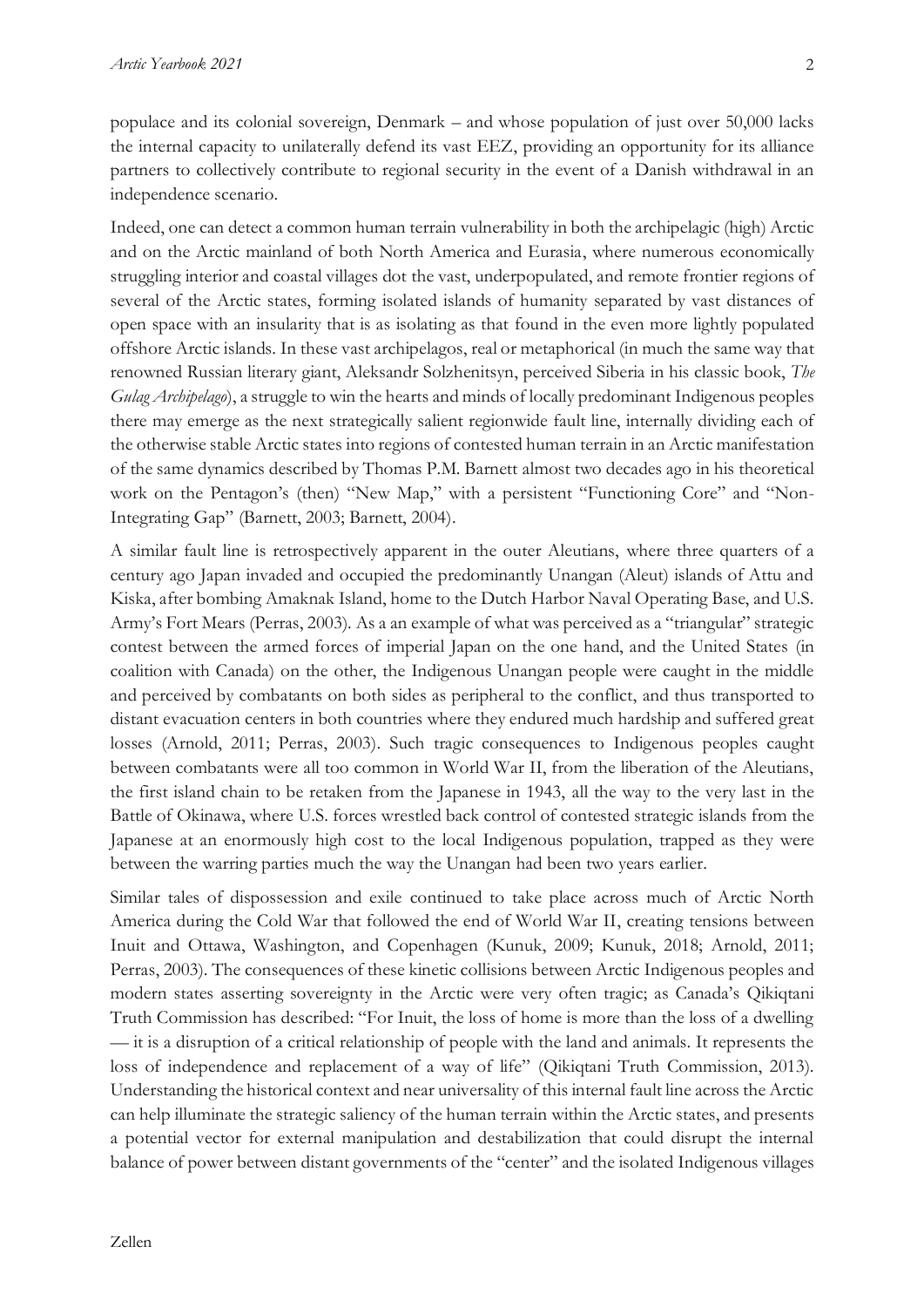of the "periphery" – forging a new line of conflict that could come into play during a period of intensified strategic competition in the Arctic. This is true whether a campaign of hybrid warfare of the sort mastered by Moscow in recent years, or the "checkbook diplomacy" (or, as it became known, "debt-trap diplomacy") favored by China, or the even less probable scenario of a formal state of war between rival states for control of the Arctic domain, as experienced at a theatre level during World War II with the Japanese occupation of the outer Aleutians, and narrowly avoided by allied successes in both the Battle of Britain, and the Battle of the Atlantic, which prevented German expansion to Arctic North America.

#### **Indigenous polities and world order**

Whether in the Arctic, or further south throughout the world ocean, these sorts of tensions and vulnerabilities in state-Indigenous relations are commonplace, as observed by American forces in the Pacific from Guam to Okinawa; and by allied partners who maintain their own offshore bases on remote islands across Oceania. China, as it expands its influence deeper into the Pacific, finds itself facing similar tensions and vulnerabilities along Indigenous fault lines, creating a vast, interconnected theater of strategic competition where local Indigenous polities gain an increasing geopolitical importance to the international order, just as we experienced during the Global War on Terror (GWOT), and as the fall of Afghanistan has painfully reminded us recently. While Indigenous populations in these remote, often insular, territories may be relatively small, they are locally and regionally predominant, and essential to the security of both the North Pacific and North Atlantic, just as they are to the security of the Arctic basin itself. The United States Coast Guard recognizes and deeply understands this at its very core and has been working closely with the Indigenous communities of Alaska for the past century and a half, ever since the Alaska purchase freed many Alaska natives from the near-enslavement of colonization by the Russian-American Company.

A widely perceived and discussed strategic triangle pitting Washington's interests against those of an aligned Moscow/Beijing axis presumes an inherently unitary structure of the Arctic states, but in much of the Arctic, states are not unitary but are instead former colonial states cobbled together across the centuries by expanding states from the Westphalian core of Europe as they reached out across the seas, leaving Indigenous peoples and their local governing structures largely intact (in contrast to farther south) and fostering hybrid colonial governance via local (and for the most part, corporate trading) proxies. Limited in manpower and dependent upon native hunters and trappers to exploit the region's bounty of furs, the colonial era Chartered Companies, whether Russian, British, or Danish, preserved prior power relationships and networks in the precolonial world that could be successfully leveraged in the interest of ascendant colonial powers. Because this remains a defining feature of several Arctic states including Russia, the United States (Alaska), Canada (NWT and Nunavut), and Denmark (Greenland), a lingering fault line persists between center and periphery, largely aligning with the settler elites (and their descendants) in command of the state apparatus to the relative south, and the Indigenous communities in the more remote northern hinterland that have been gradually regaining self-governing powers.

Understanding this internal historic dynamic and achieving a stable balance of interests through inclusive and respectful policies of native social, economic and political development can thus be of significant strategic consequence in the event of future external agitation by a non-Arctic state, and to the future stability of the Arctic region, and thus requires sustained investment, respectful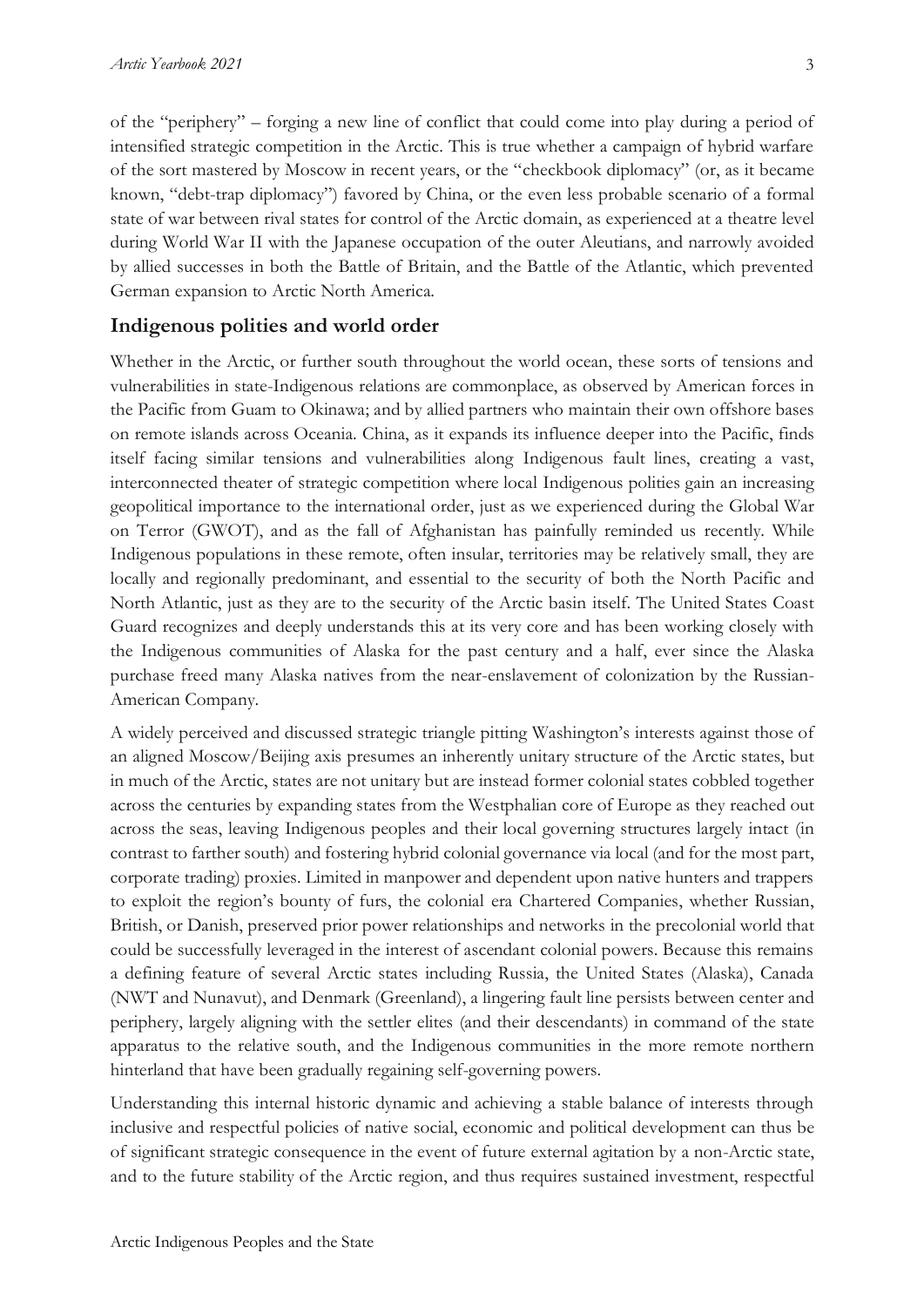relationship-building, and a continuous process of confidence-building measures as illustrated by the recent U.S. re-engagement with Greenland, lest an external actor seeks to destabilize the status quo. Because of the many socioeconomic challenges facing northern villages from one end of the Arctic to the other, this is a potential vulnerability that an external power could seek to exploit – and, some argue, has already become a target for exploitation by Beijing through its Polar Silk Road, part of its global Belt and Road Initiative. Because Arctic Indigenous homelands have been imperfectly integrated with the political economies of the Arctic states, despite much progress from ongoing efforts in recent decades, this remains a near universal fault line across the Arctic and a challenge faced internally by the seven Arctic states that have Indigenous populations engaged in long-term processes of cultural renewal, economic development, and restoration of land rights (and externally by the eighth, Iceland, which has no Indigenous populace of its own, owing to the Norse becoming its first inhabitants in the  $9<sup>th</sup>$  century).

Progress on this front varies greatly by region and by state, offering an uneven opportunity for external influencers. Russia has in recent years mastered the art of "hybrid warfare" below the threshold of formally declared war (Garamone, 2019; Deep, 2015), as demonstrated in its persistent but low-level interventions along the arc of what it once referred to as its "near abroad" (Safire, 1994) and with particularly effective results in Crimea in 2014. Beijing has similarly deployed "checkbook diplomacy" (Hamilton, 2016) to coopt elites along the global network envisioned by its BRI, including its northern component, the Polar Silk Road. The latter has faced strong blowback against what the United States and its allies have successfully reframed as "debt-trap diplomacy" (Taj, 2019; Lanteigne, 2019; Pompeo, 2019), while the former has on its own generated a near-universal distrust, particularly by states bordering Russia that fear they could become the next Crimea. In short, tactical blunders by both Moscow and Beijing in their efforts to coerce smaller polities and peoples have blunted their capacity to project power into the Arctic (with the exception, of course, of Moscow's own Arctic territories and waters, where its sovereignty remains uncontested, but where it remains far behind its democratic Arctic counterparts in reconciling State and Indigenous interests).

#### **Indigenous engagement and the containment of China's Arctic ambitions**

Intriguingly, the strengthening alignment of interests between Indigenous peoples and their sovereign states across the non-Russian Arctic from Alaska to Finland may provide the democratic Arctic with an inherent advantage over Russia, whose own native peoples remain marginalized, their lands and resources encroached upon or expropriated, and many of their leaders either exiled or effectively marginalized (Nilsen, 2019; Balzer, 2021). One can even imagine the democratic Arctic states mastering in turn the art of hybrid warfare if a future Arctic Cold War intensifies, just as many of them by necessity re-mastered the art of counterinsurgency (COIN) warfare during the long GWOT – including Human Terrain Mapping (HTM), which became central to U.S. strategy during its many battles to win Indigenous hearts and minds in multiple theatres of operations, and which defined the political orders imposed on post-conflict countries throughout that conflict (Zellen, 2012) – and by confidently and proactively turning the tables on Moscow, winning the battle for the hearts and minds of Russia's own oppressed native peoples, a process already underway to a limited degree with the warm diplomatic reception enjoyed by Russian Indigenous leaders in Arctic governing institutions like the Arctic Council where Arctic Indigenous organizations enjoy a distinct membership status as Permanent Participants, second only to the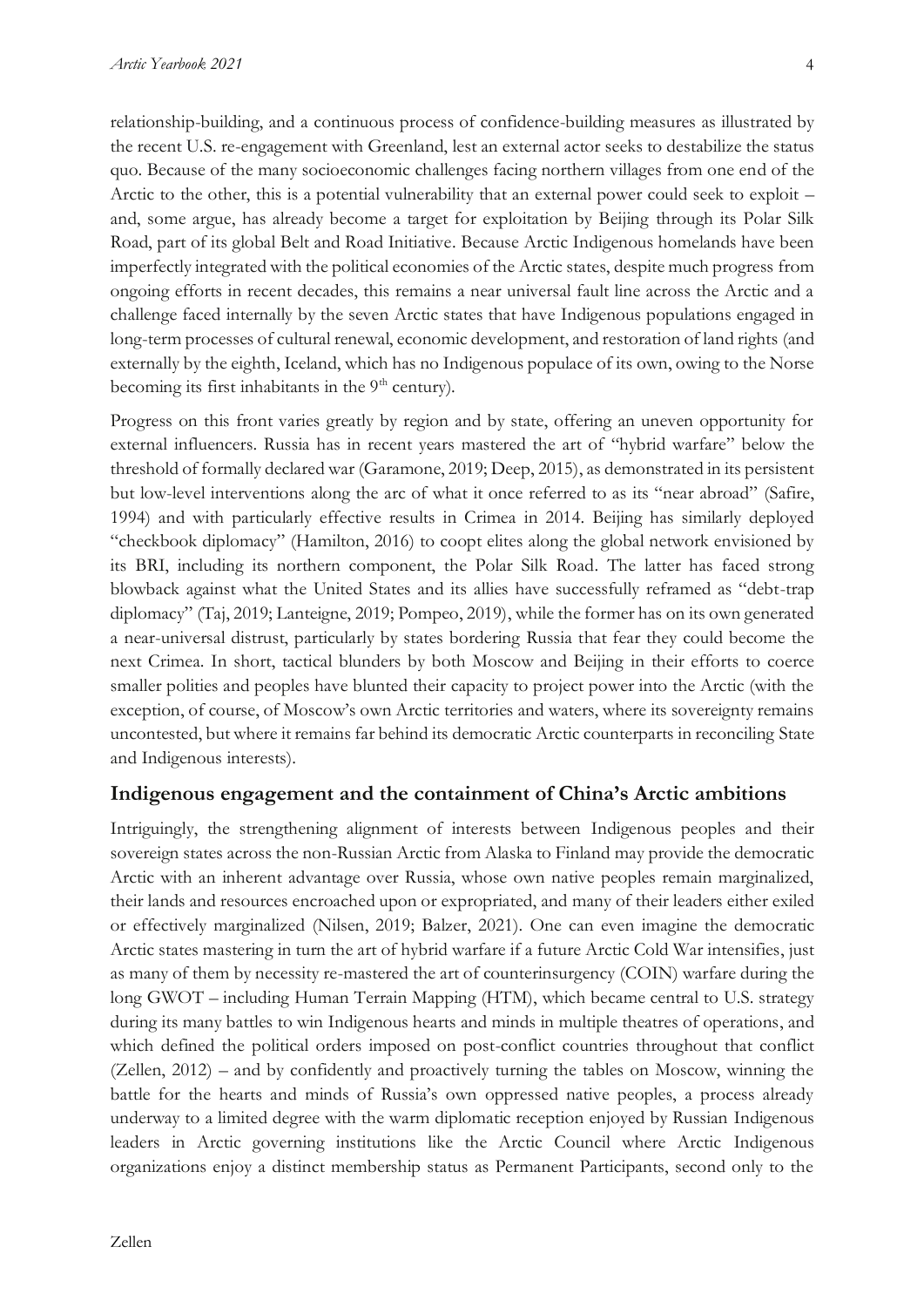founding member states (the A8), and superior in organizational status to the many observer organizations and states, among which China is included.

One can even cautiously hope that Russia may come to realize that its security can be best strengthened by achieving parity with its democratic counterparts on the Arctic Council in the area of Indigenous rights and empowerment. This may in fact be under way and could explain the notable prominence of Indigenous issues in Russia's latest Arctic policy update (Office of the President of the Russian Federation, 2020). It could also explain some interesting but little reported pronouncements by Vladimir Putin several years ago recognizing the Ainu people (whose homeland, since World War II's end, has been partitioned by Russia and Japan) as Indigenous to Russia, catching the attention of Tokyo, where Ainu recognition has been advancing at an incremental pace, suggesting a potential diplomatic advantage of a more pro-active approach by Moscow on Ainu rights issues. Engaging in the battle for influence of the Indigenous Arctic human terrain could thus be to Russia's advantage, helping to neutralize its diplomatic and political vulnerability on this issue vis-à-vis the West. In so doing, the inter-Arctic collaborative dynamic would also be strengthened, further neutralizing any risk associated with the increasingly competitive strategic triangularity described above.

With its deep pockets, China may take the opportunity to retool its approach, shifting further away from "debt-trap diplomacy" to foster a more mutually beneficial model of Arctic economic development, positioning Beijing to more adeptly exploit any shortfalls by Arctic states to sufficiently support and re-empower their own Indigenous peoples who are intimately aware of any unevenness in Arctic social, cultural and economic development; a shift whose beginnings are evident in China's 2018 Arctic white paper where it, matching Japan, its principal regional rival, makes reference to Indigenous issues seven times. This is especially noteworthy for a country that does not even recognize its own domestic Indigenous peoples and continues to impose its will on its many diverse minorities, particularly those aspiring to greater autonomy. So, a triumph by the democratic Arctic states is by no means guaranteed with regard to a future battle for Indigenous hearts and minds, but the democratic Arctic states still have many advantages over Russia and China that make it unlikely either of these rivals could meaningfully undermine western influence in the region, or dilute the undisputed sovereignty they have over their respective Arctic territories.

If there is to be a new Cold War in the Arctic region – and many believe there already is one – continued gains in native development will be crucial to its successful outcome; and it is here that the United States and its allies possess many natural advantages, presenting an opportunity to consolidate victory and achieve an unrivaled regional supremacy through more inclusive and effective governance – in partnership with the Indigenous peoples of the Arctic.

## **Indigenous engagement: A universal convergence of Arctic policies and strategies**

When examining the Arctic policies and strategies of the Arctic states as well as non-Arctic states with Arctic interests and ambitions, one can detect the emergence of a new common theme embraced, at least rhetorically by all, on the issue of Indigenous engagement and inclusion – evidence that states are well aware of the importance of Indigenous peoples to Arctic security, and to the maximization of their Arctic interests. This true of the Arctic states as well as non-Arctic states, whether democratic or authoritarian in governance, and including even the self-proclaimed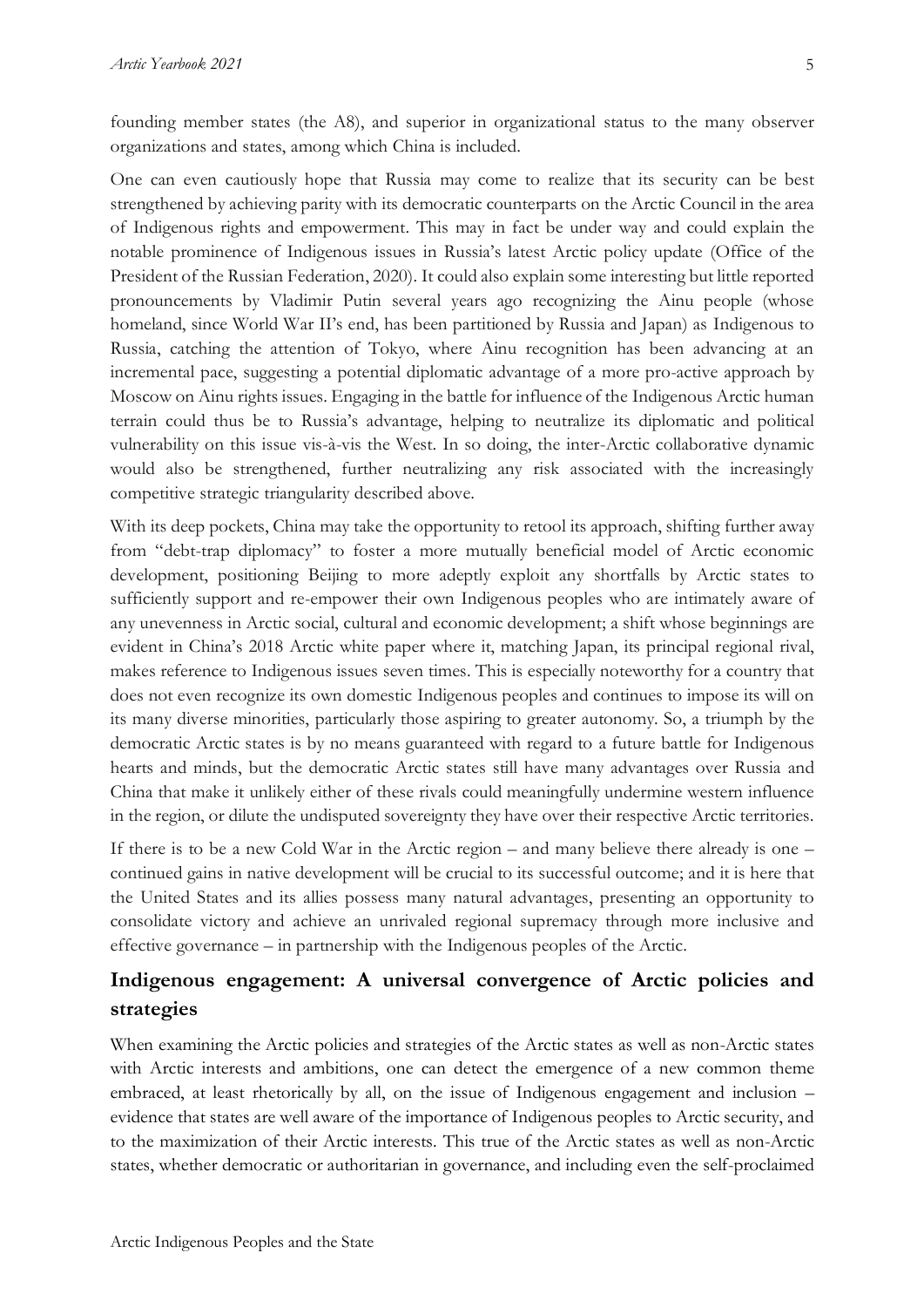"Near-Arctic" state, China. Indeed, if we examine the frequency and context for the use of the terms "Indigenous," "tribe/tribal," and "native" in recently articulated Arctic policies and strategies of the countries most active in the Arctic region, we can gain an appreciation of how far along we already are in this convergence of Indigenous inclusion.

A quick tally shows the April 2019 U.S. Coast Guard's *Arctic Strategic Outlook* (United States Coast Guard, 2019) mentioning these terms *26 times*, compared to the *3* mentions in the July 2020 U.S. Air Force's *Arctic Strategy* (United States Air Force, 2020) and the *5* mentions in the U.S. Navy's January 2021 *A Blue Arctic: A Strategic Blueprint for the Arctic* (United States Navy, 2021), an indication of the enduring importance of Indigenous relations to the Coast Guard as a service, with its long, century-and-a-half engagement in Alaska and its close relationship to its coastal communities, where many a SAR mission has endeared the hearts of locals to the service. Coming as a surprise to some, Russia's *Arctic Policy Foundations to 2035* (Office of the President of the Russian Federation, 2020) released in July 2020 mentions Indigenous issues a total of *17 times*, greatly exceeding both China's 2018 *Arctic White Paper* (State Council Information Office of the People's Republic of China, 2018) and Japan's 2015 *Arctic Policy* (Headquarters for Ocean Policy, 2015) by more than a factor of two, with their respective *7* mentions each. Now, all of these are dwarfed by Canada's 2019 *Arctic and Northern Policy Framework* (Crown-Indigenous Relations and Northern Affairs Canada, 2019) with its 188 mentions, as Indigenous issues and perspectives, and the historic reconciliation of the Canadian state with its Indigenous peoples, has been particularly evident in Ottawa's Arctic policies and strategies in recent years. Ottawa's 2019 *Arctic and Northern Policy Framework* marks at the very least a powerful, symbolic shift (and, potentially, as meaningful a substantive shift as well), as Arctic policy itself is now to be developed through a consultative process with the peoples of the Arctic, an indication that co-management has evolved beyond resource management into national policy formulation.

There is much reason to hope this collaborative dynamic between Arctic Indigenous peoples and states will endure amidst the reawakening of the Russian bear in world politics. As Dr. Lawson W. Brigham recently observed in the Wilson Center's Polar Institute blog, *Polar Points*, the smooth transfer of the chairmanship of the Council from Iceland to Russia "was warmly welcomed … from all the Arctic states and Permanent Participants. Russia's Foreign Minister Sergey Lavrov vowed to keep up the Council's spirit of cooperation and he reiterated the Council's shared vision that the 'Arctic is the territory of peace, stability and cooperation'" (Brigham, 2021). As Brigham points out, the "narrative most of the world hears today is that tension, potential military conflict, and resource races dominate the Arctic. The message in Iceland led by the members of the Arctic Council stands in stark contrast by reminding everyone that the Arctic remains one of the most peaceful places on Earth" (Brigham, 2021). And while "the Arctic is an integral part of the global security arena as it has been for the past seven decades," Brigham points out that "continued stability and close international cooperation are the cornerstones of a shared vision of the Arctic states" (Brigham, 2021) – and one may add, of the Arctic Indigenous peoples too, whose fates and futures are now intertwined with those of the Arctic states.

*Any views expressed in this article are the author's alone, and do not reflect official views or policies of the U.S. Coast Guard, Department of Homeland Security, or any other branch, department or service of the U.S. Government.*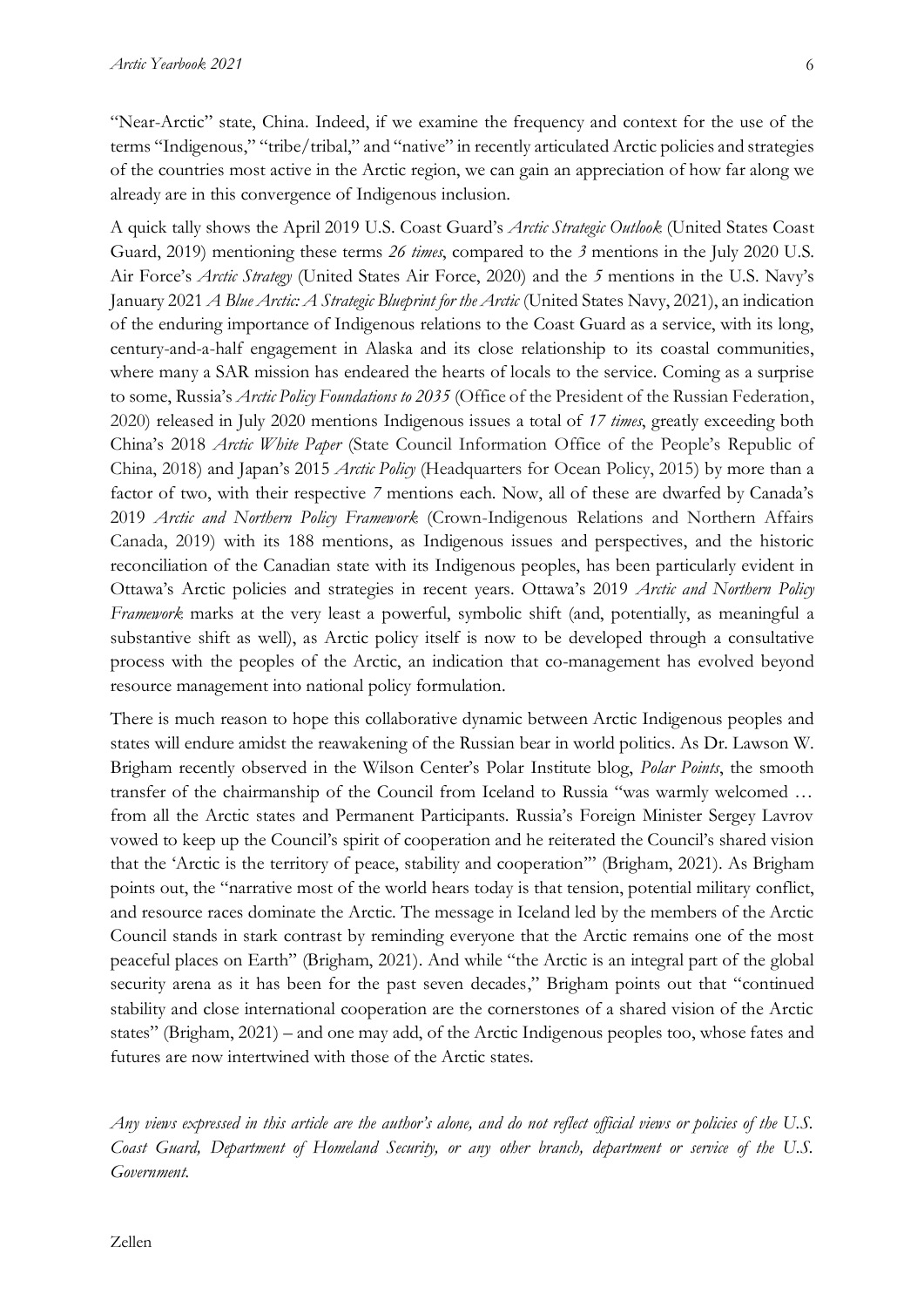#### **References**

- Arnold, Carlene J. (2011). *The Legacy of Unjust and Illegal Treatment of Unangan*, Master's Thesis in Global Indigenous Nations Studies, University of Kansas.
- Balzer, Marjorie M. (2021). "Siberia, Protest and Politics: Shaman Alexander in Danger." *FocaalBlog*, 21 June. https://www.focaalblog.com/2021/06/21/marjorie-mandelstam-balzersiberia-protest-and-politics-shaman-alexander-in-danger/.
- Barnett, Thomas P.M. (2004) *The Pentagon's New Map* (New York: Putnam).
- Barnett, Thomas P.M. (March 2003) "Why the Pentagon Changes Its Maps: And why we'll keep going to war," *Esquire*, https://www.esquire.com/news-politics/a1546/thomas-barnett-iraqwar-primer/.
- Brigham, Lawson (July 23, 2021). "Reflections on the Arctic Council's Recent Message to the Globe: Peace, Stability and Cooperation," Blog Post No. 11, *Polar Points*, Wilson Center Polar Institute, https://www.wilsoncenter.org/blog-post/no-11-reflections-arctic-councils-recentmessage-globe-peace- stability-and-cooperation.
- Crown-Indigenous Relations and Northern Affairs Canada (November 18, 2019), *Canada's Arctic and Northern Policy Framework* (Ottawa: Government of Canada), https://www.rcaanccirnac.gc.ca/eng/1560523306861/1560523330587.
- Deep, Alex (March 2, 2015). "Hybrid War: Old Concept, New Techniques," *Small Wars Journal*, https://smallwarsjournal.com/jrnl/art/hybrid-war-old-concept-new-techniques.
- Garamone, Jim (September 4, 2019). "Military Must Be Ready to Confront Hybrid Threats, Intel Official Says," *Defense.gov*, https://www.defense.gov/Explore/News/Article/Article/1952023/military-must-be-readyto-confront-hybrid-threats-intelligence-official-says/.
- Hamilton, Daniel S. (2016). "Checkbook Diplomacy," *The Diplomatist*, as reposted by the Center for Transatlantic Relations, https://archive.transatlanticrelations.org/publication/checkbookdiplomacy-daniel-s-hamilton/.
- Headquarters for Ocean Policy (October 16, 2015). *Japan's Arctic Policy* (Tokyo: Government of Japan), https://www8.cao.go.jp/ocean/english/arctic/pdf/japans\_ap\_e.pdf
- Kuhara, Sonoko (August 21, 2021). "What the 'Blue Arctic' Means for the US Pacific Military Presence," *The Diplomat*, https://thediplomat.com/2021/08/what-the-blue-arctic-means-forthe-us-pacific-military-presence/.
- Kunuk, Zacharias (2009). "Exile" (Igloolik: Igloolik Isuma Productions), http://www.isuma.tv/isuma-productions/exile-0)
- Kunuk, Zacharias (2018). "Kivitoo: What They Thought of Us" (Igloolik: Igloolik Isuma Productions), http://www.isuma.tv/hwma/kivitoo/ep4kivitoo1).
- Lanteigne, Marc (May 7, 2019). "The US Throws Down the Gauntlet at the Arctic Council's Finland Meeting," *Over the Circle*, https://overthecircle.com/2019/05/07/the-us-throwsdown-the-gauntlet-at-the-arctic-councils-finland-meeting/.
- Nilsen, Thomas (November 27, 2019). "Russia Removes Critical Voices Ahead of Arctic Council Chairmanship, Claims Indigenous Peoples Expert," T*he Barents Observer*, https://thebarentsobserver.com/en/civil-society-and-media/2019/11/russia-makes-readyarctic-council-chairmanship-removing-critical.
- Office of the President of the Russian Federation (March 5, 2020). *Foundations of the Russian Federation State Policy in the Arctic for the Period up to 2035* (Moscow: Government of the Russian